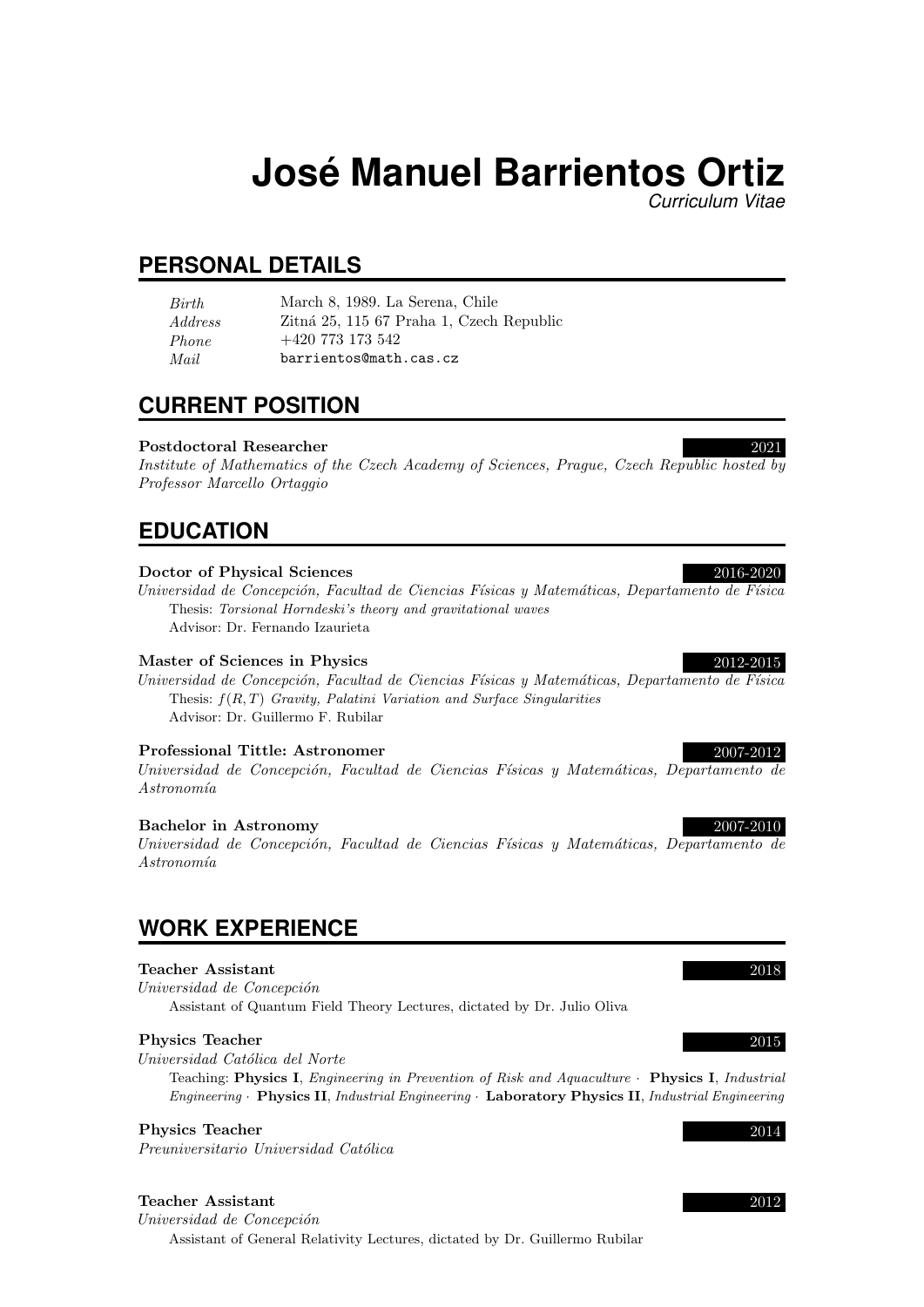## **RESEARCH AND SCIENTIFIC ACTIVITIES**

## Talk 2020

Cycle of talks in Physics, Universidad de La Serena, La Serena, Chile

### Seminar 2020

Gravity and Cosmology Group Udec, Universidad de Concepción, Concepción, Chile

## Short Talk 2020

School of Gravity and General Relativity, Centro de Estudios Científicos (CECs), Valdivia, Chile

## Poster 2016

"Palatini  $f(R,T)$  gravity and Surface curvature singularities of polytropic spheres" at "XX Simposio Chileno de Física", Universidad Tecnológica Metropolitana, Santiago, Chile

### Poster 2011

"Hertzprung-Russell Diagram" at "XIV Congreso Internacional de Astronomía Aficionada", Antofagasta, Chile

### Poster 2010

"Tidal Tails in our Galaxy" at "The Milky Way from the South in the South", Universidad Andrés Bello, Santiago, Chile

## **GRANTS AND PROJECT PARTICIPATION**

### Fellowship 2021-2023

Czech Academy of Sciences Programme to support prospective human resources—post Ph.D. candidates, project (L100192101)

### Project Participation 2022

### FONDECYT

National Fund for Scientific and Technological Development, FONDECYT project (1210500)

### Project Participation 2016-2018

FONDECYT

National Fund for Scientific and Technological Development, FONDECYT project (1150719)

## Project Participation 2010

FONDECYT

National Fund for Scientific and Technological Development, FONDECYT project (1100540)

## Fellowship 2016-2019

ANID

National Research and Development Agency, ANID PhD National grant (21160784)

### Fellowship 2013

### ANID

National Research and Development Agency, ANID Masters National grant (221320369)